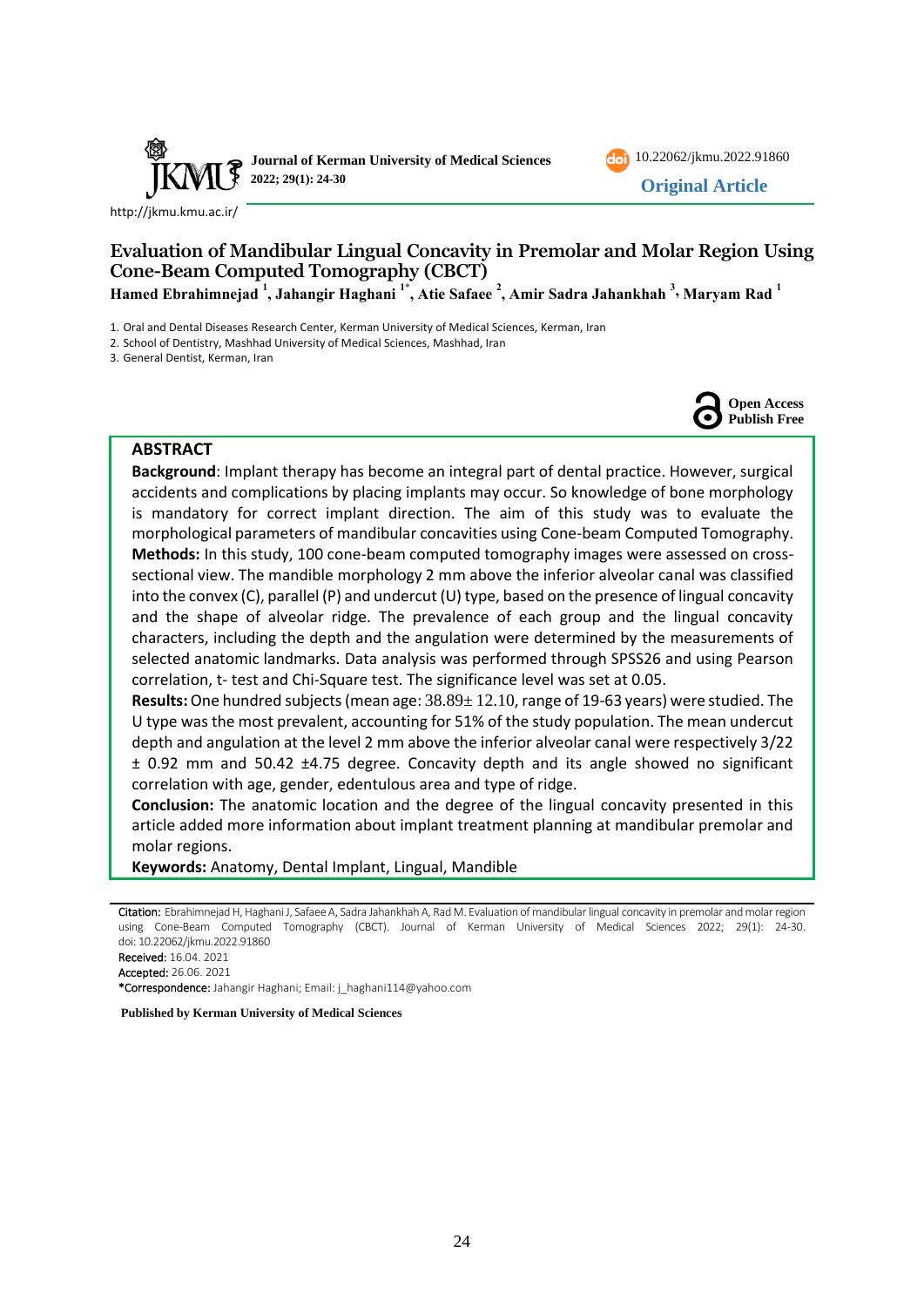### **Introduction**

- mplant therapy has become a routine dental practice, because of its high success rate. Most implant surgeries, with proper diagnosis and treatment planning can meet functional and aesthetic needs after osseointegration. However, surgical accidents may occur  $(1)$ . **I**

These complications are usually predictable and treatable. One of these mishaps is bone perforation during implant placement. Bone perforation can damage critical structures (2). Complications such as inflammation, infection and implant loss occur following bone perforation.

In order to avoid these complications, it is necessary to prepare appropriate radiographs to examine the amount and shape of bone, the exact location of vital structures and determine the appropriate size of the implant for surgery (3).

Periapical and panoramic radiographs are two-dimensional and do not provide useful information about the width and shape of the alveolar ridge (4). Cone beam computed tomography (CBCT) is a type of computed tomography (CT) that reconstructs a threedimensional image and is the superior imaging modality in many cases (5). CBCT images are well for a variety of clinical applications, including implant planning, impacted teeth, localization, maxillofacial surgery, clefts, endodontics (6,7).

Moreover, CBCT is suitable for assessing buccal or lingual mandibular undercuts and preventing cortical perforation and its complications (8, 9). The choice of implant size in the mandible depends on the width and height of the bone and location of the inferior alveolar canal (10,11), and shape of the alveolar ridge. According to ridge morphology, subjects are classified into three types of C (convex), P (parallel) and U (undercut) (12,13).

Undercut or lingual concavity is a common finding in the posterior regions of the mandible that, if ignored, can lead to perforation of the mandibular lingual cortex (14). It can also cause damage to vital structures, nerve damage, and heavy bleeding in the floor of the mouth, which can be life-threatening if the airways become blocked (15). In a study by Nickenig *et al.* (13), the prevalence of lingual undercuts was 68% in molar region, and in the second molar region, it was significantly higher (90%) than that in the first molar region (56%). Also they showed that type U was the most common and accounted for 66% of their study population. Panjnoush *et al*. (12), showed an inverse relationship of depth and concave angle of the mandibular ridge with age. Herranz-Aparicio *et al*. (16) suggested that in mandibular bones with any lingual concavity, there is a possibility of perforation of the cortical bone during implant placement surgery, and three-dimensional imaging, such as CT scans, can describe the anatomy of the submandibular cavity and provide other important information for preoperative evaluation of the posterior mandible in dental implants.

Given that mandibular concavities are clinically common, and have a potential risk when implants are placed in the posterior areas of the mandible, and regarding to the increasing tendency towards implant treatments, it is very important for the surgeon to know the concavities of the ridge by performing accurate radiography as a guide. The aim of this study was to determine lingual concavity in premolar and molar region of mandibular bone through CBCT in patients who are candidate for receiving dental implants in oral and maxillofacial radiology centers in Kerman city.

## **Materials and Methods**

This retrospective and cross-sectional study was approved by the Ethics Committee of Kerman University of Medical Sciences (Code 1399.309IR.KMU.REC). In this study, we evaluated 100 CBCT samples of patients referred to 5 specialized oral and maxillofacial radiology centers in Kerman, which were equipped with CBCT device. By reviewing the archives of the above centers, the CBCT of patients who were candidates for implants in the premolar and molar areas of the mandible were selected. Inclusion criteria were:

1- The minimum bone height (from alveolar crest to superior border of inferior alveolar canal) of 8 mm

2. The minimum bone width of 3.5 mm at the crestal region

3- The minimum age of 18 years (complete development of the mandible is at18 years of age)

We excluded patients with CBCT for pathological reasons and treatments such as bone graft surgery.

Imaging of all samples was performed by Planmeca (Planmeca OY, Helsinki, Finland). Exposure conditions were considered as Current  $= 8-12$  MA, KVP=80-90 and Time  $= 8s$  and the thickness of each slice was 0.2 mm and the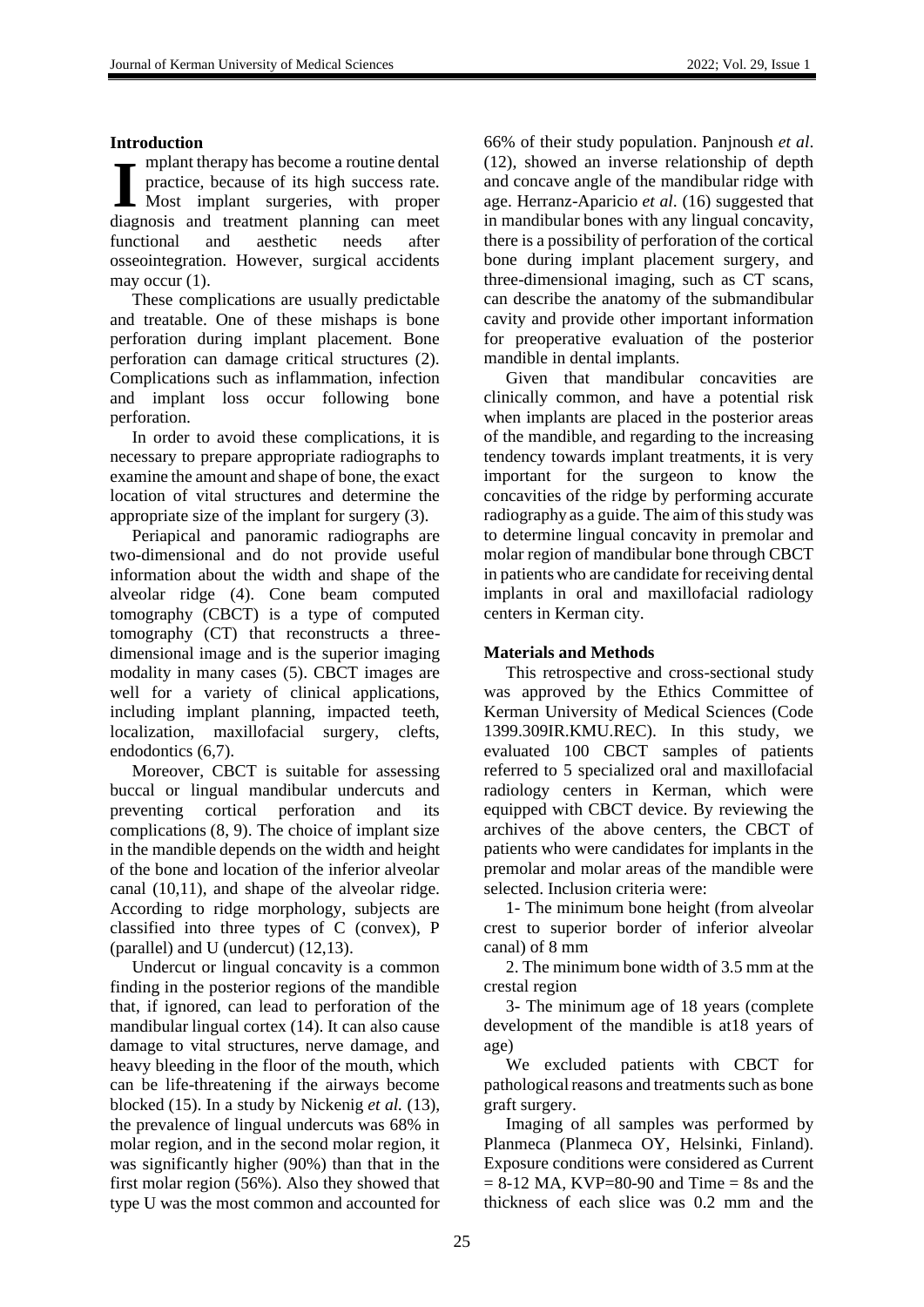distance between each slice was 2 mm. CBCT images were analyzed by ROMEXIS 3.4 software and all were performed by a final year student trained by two maxillofacial radiologists. The information obtained was recorded in a checklist.

The following were measured in CBCTs:

1- Mesiodistal width of the edentulous ridge of the mandibular premolars

2- Mesiodistal width of the edentulous ridge of the mandibular molar

3- Buccolingual thickness of the edentulous ridge of the mandibular premolars

4- Buccolingual thickness of the edentulous ridge of the mandibular molar

5- Distance of mandibular alveolar crest to inferior alveolar canal in premolar and molar areas

6- Evaluation of buccal and lingual concavity in mandibular premolar and molar areas

7- Determining the form and amount of undercut in mandibular premolar and molar area

All measurements were performed by computer software (Figure 1).



**Figure 1.** Schematic diagram of the morphology of premolar area of mandible Line A: a line that is parallel to the horizon surface and passes 2 mm higher than the inferior alveolar canal / point A: the intersection of line A and the lingual surface of the mandible / point P: the most prominent point at the level of the mandibular lingual / line B: The line that connects the two points A and P (1)

In order to measure the buccolingual thickness in the cross-sectional view, the buccolingual dimension was measured 2 mm higher than the inferior alveolar nerve canal (BL / IAN) and 2 mm inferior than the alveolar crest (BL / Crest), and the mean of these two was considered. Based on the morphology of the ridge, we had 3 types of ridges:

1- Type U (Undercut): The width of the ridge section is less than the crest.

2- Type C (Convex): The width of the ridge section is more than the crest.

3- Type P (Parallel): The width of the ridge section and crest are almost equal.

In type U the ridge has an undercut in the lingual area, but there are no undercut in C and P types.

Also, to determine the degree of concavity, the angle between line A and line B, and to measure the undercut depth in U-type ridges, the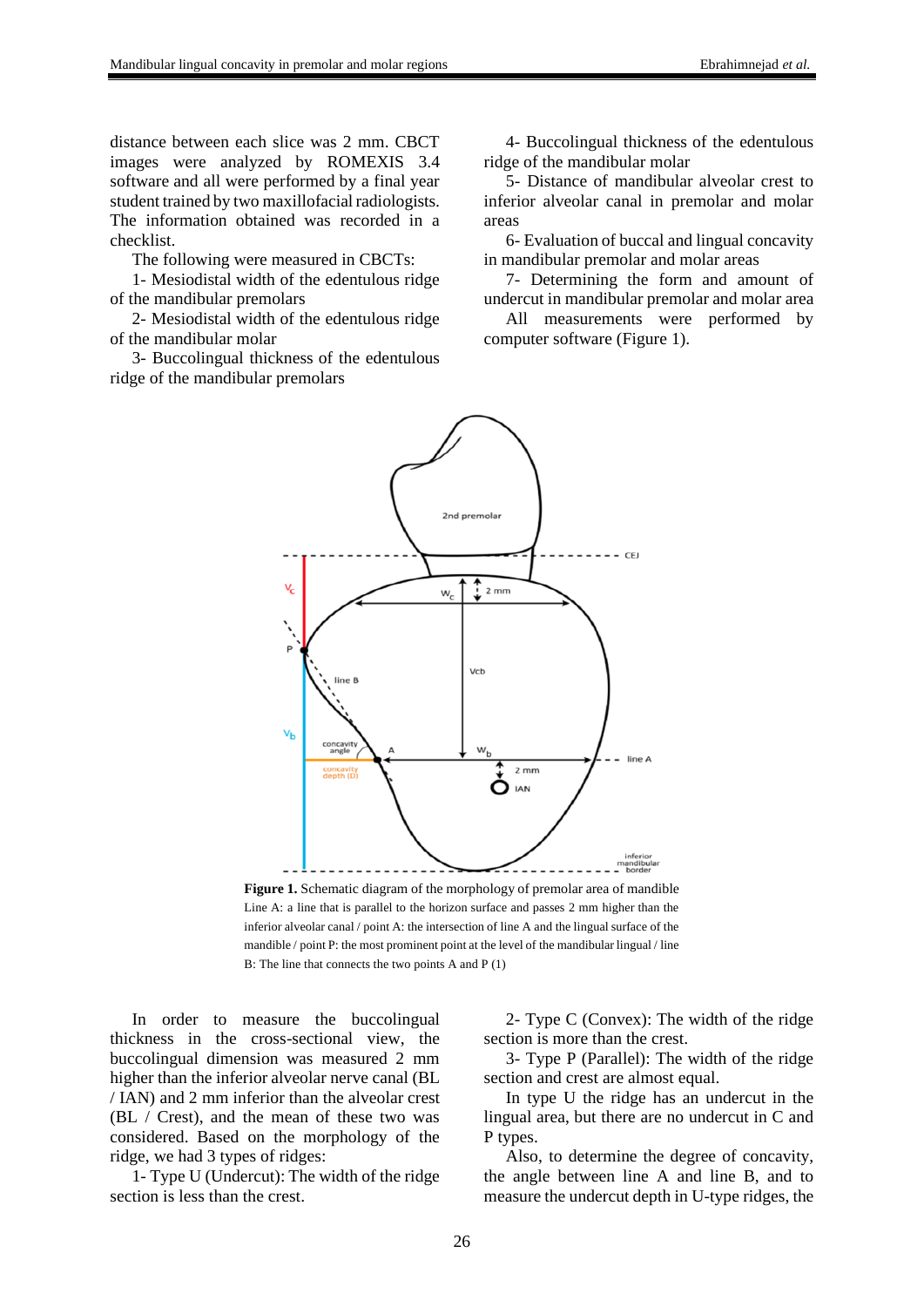horizontal distance between point A and the vertical line passing through point P were calculated (1,10).

In this study, data analysis was performed through SPSS software version 26 and using descriptive statistical methods (calculation of mean and standard deviation for quantitative data). To evaluate the relationship between age and variables including mesiodistal width and buccolingual thickness, crest distance to anatomical points and undercut angle in the studied areas, Pearson correlation was used. Independent t-test was applied to evaluate the relationship between gender and area with other variables, and Chi-Square test used to analyze the association of ridge type with gender and area. The significance level was set at 0.05.

#### **Results**

Of the 100 subjects, 45% were males and 55% were females. The mean age of subjects was 38.89± 12.10 years. Forty-two of CBCT samples  $(42 \t k)$  were related to the premolar region and 58 ones (58%) to the mandibular molar region. According to mandibular ridge classification, 51% of subjects were included in type U and 49% in type C.

The findings of evaluating the variables are as shown in table 1.

**Table 1**. Mean, standard deviation, median, minimum and maximum of mesiodistal width, buccolingual thickness, concavity depth, concavity angle and Crest/IAN of mandible

| <b>Variables</b>                  | Mean  | <b>Standard</b><br>deviation | <b>Median</b> | <b>Minimum</b> | <b>Maximum</b> |
|-----------------------------------|-------|------------------------------|---------------|----------------|----------------|
| <b>Mesiodistal width(mm)</b>      | 19.61 | 3.31                         | 20.00         | 8.00           | 28.00          |
| <b>Buccolingual thickness(mm)</b> | 7.35  | 1.57                         | 7.80          | 4.20           | 10.20          |
| <b>Crest/IAN</b>                  | 10.82 | 1.37                         | 10.80         | 8.40           | 15.00          |
| <b>Undercut depth</b>             | 3.22  | 0.92                         | 3.16          | 1.90           | 5.90           |
| Angle                             | 50.42 | 4.75                         | 51.00         | 40.00          | 59.00          |

Crest/IAN: alveolar crest to inferior alveolar canal

The results showed that the mesiodistal width and buccolingual thickness were significantly higher in men and in the molar edentulous area. The undercut ridge angle in women was marginally significant higher than men. Also, the buccolingual thickness of the selected areaswas significantly ( $P < 0.05$ ) higher in the U-type ridge (Table 2).

**Table 2.** The associaton of mesiodistal width, buccolingual thickness, concavity depth, concavity angle and Crest/IAN with gender and edentulous area and the type of ridge

|                               | Gender Mean |       | SD.   |      | P value Edentolous area Mean |       | <b>SD</b> |       |   |       |      | P value Ridge Mean SD P value |
|-------------------------------|-------------|-------|-------|------|------------------------------|-------|-----------|-------|---|-------|------|-------------------------------|
| <b>Mesiodistal</b>            | Male        | 20.60 | 2.53  | .006 | Premolar                     | 17.56 | 3.53      | .0001 | U | 20.09 | 2.81 | .156                          |
| width                         | Female      | 18.76 | 3.67  |      | Molar                        | 21.18 | 2.05      |       | C | 19.13 | 3.72 |                               |
| <b>Buccolingual thickness</b> | Male        | 7.80  | 1.708 | .008 | Premolar                     | 5.86  | .90       | .0001 | U | 7.81  | 1.32 | .003                          |
|                               | Female      | 6.97  | 1.35  |      | Molar                        | 8.45  | .89       |       | C | 6.87  | 1.68 |                               |
| <b>Undercut</b>               | Male        | 3.18  | .77   | .679 | Premolar                     | 3.18  | 1.05      | .728  | U | 3.36  | .91  | .115                          |
| Depth                         | Female      | 3.25  | 1.03  |      | Molar                        | 3.25  | .81       |       | C | 3.07  | .91  |                               |
| Angle                         | Male        | 49.45 | 4.55  | .065 | Premolar                     | 50.43 | 4.79      | .983  | U | 50.14 | 4.57 | .548                          |
|                               | Female      | 51.21 | 4.81  |      | Molar                        | 50.42 | 4.77      |       | C | 50.71 | 4.97 |                               |
|                               | Male        | 10.78 | 1.46  | .820 | Premolar                     | 10.95 | 1.11      | .390  | U | 10.71 | 1.29 | .455                          |
| <b>Crest/IAN</b>              | Female      | 10.84 | 1.31  |      | Molar                        | 10.72 | 1.54      |       | С | 10.92 | 1.46 |                               |

SD= Standard Deviation

According to ridge morphology, 51% of subjects were classified into U type (undercut). Other cases (49%) were type C (convex), and there was not the morphology of type P (parallel). As it is shown in figure 2, samples in premolar area were mostly type C (64.3%) and in the molar area, they were mostly U type

(62.1%). The results obtained from the Chi-Square test showed that these differences between premolar and molar areas of the mandible were significant (P=0.009). There was not a significant relationship between sex and type of ridge  $(P=0.98)$ .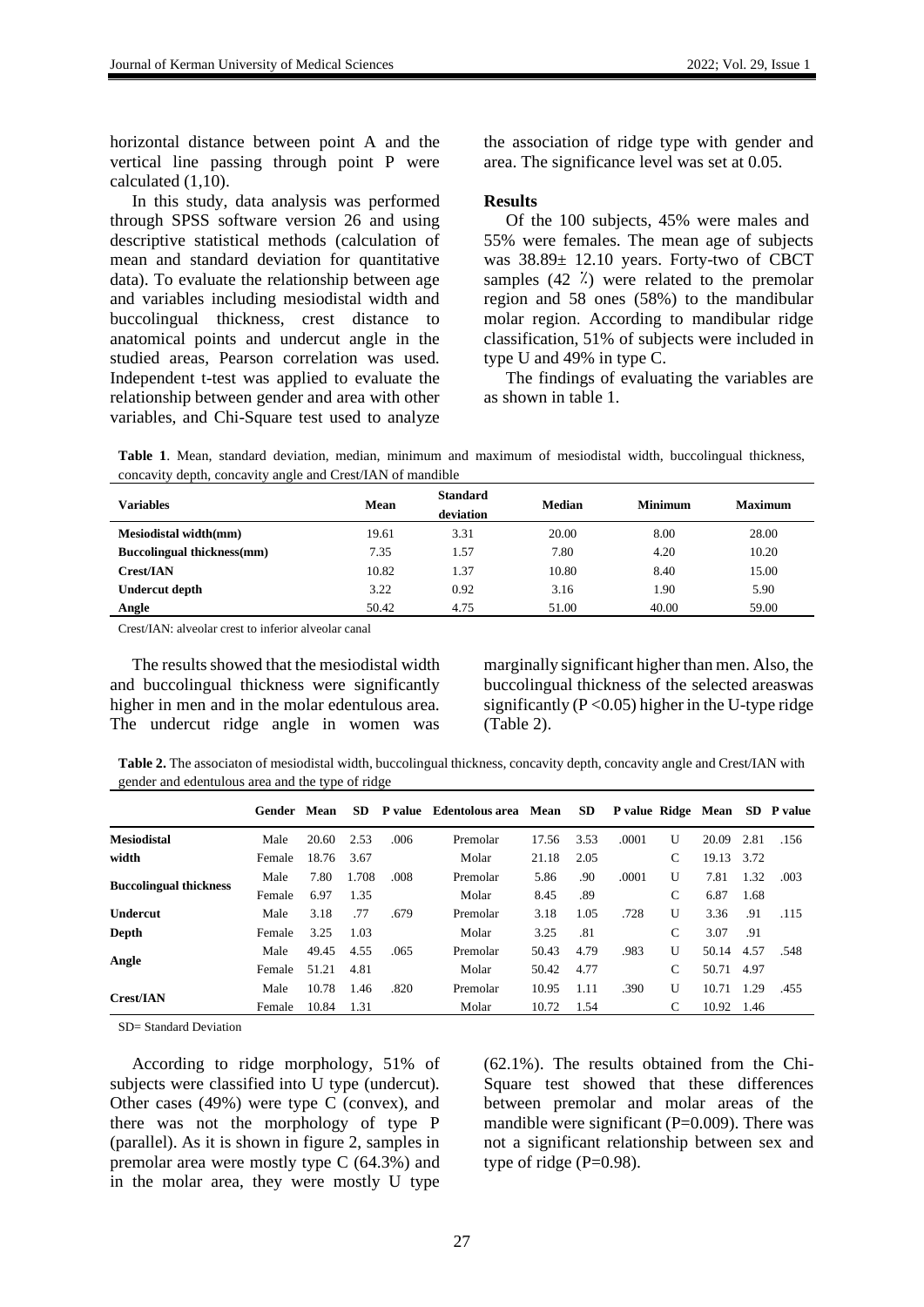

**Figure 2.** The frequency of U type (undercut) and C type (convex) in premolar and molar edentulous areas of mandible

The results of Pearson correlation coefficient test showed that mesiodistal width and buccolingual thickness of premolar and molar edentulous areas had a significant direct relationships with each other (r=0. 41,

P=0.0001). Also, there was a reverse marginal significant association  $(r=-0.185, P=0.065)$ between mesiodistal width with angle of ridge  $(r=-0.183, P=0.072)$  and Crest/IAN (table 3).

**Table 3.** The association of mesiodistal width, buccolingual thickness, concavity depth, concavity angle and Crest/IAN with each other and age

| <b>Variable</b>     |                     | Age     | MD       | BL       | <b>UD</b> | Angle   | <b>Crest/IAN</b> |
|---------------------|---------------------|---------|----------|----------|-----------|---------|------------------|
| Age                 | Pearson Correlation |         | .044     | $-.082$  | $-.048$   | .044    | $-.119$          |
|                     | P value             |         | .671     | .422     | .632      | .661    | .240             |
| <b>Mesiodistal</b>  | Pearson Correlation | .044    | л.       | $.408**$ | .085      | $-183$  | .000             |
| Width (MD)          | P value             | .671    |          | .000     | .409      | .072    | .998             |
| <b>Buccolingual</b> | Pearson Correlation | $-.082$ | $.408**$ | 1        | .062      | $-.094$ | $-.039$          |
| Thickness (BL)      | P value             | .422    | .000     |          | .542      | .353    | .700             |
| <b>Undercut</b>     | Pearson Correlation | $-.048$ | .085     | .062     |           | $-.011$ | $-.028$          |
| Depth (UD)          | P value             | .632    | .409     | .542     |           | .917    | .779             |
| Angle               | Pearson Correlation | .044    | $-.183$  | $-.094$  | $-.011$   |         | $-.185$          |
|                     | $Sig. (2-tailed)$   | .661    | .072     | .353     | .917      |         | .065             |
| <b>Crest/IAN</b>    | Pearson Correlation | $-.119$ | .000     | $-.039$  | $-.028$   | $-.185$ | 1                |
|                     | Sig. (2-tailed)     | .240    | .998     | .700     | .779      | .065    |                  |

\*\* Correlation is significant at the 0.01 level (2-tailed).

#### **Discussion**

In various studies, serious complications have been reported after implant placement that may cause long-term and sometimes even permanent neurological problems (17). Therefore, careful clinical examination of the shape and dimensions of the edentulous ridge should be done before planning treatment. The choice of implant size in the mandible depends on the width and height of the bone and the location of the inferior alveolar canal (10, 11, 18). Also, ridge angle is one of the other

important factors that should be considered in implant placement (12). In this study, the prevalence of undercut (U type) was 51% in the study population, mean mandibular lingual concavity depth was  $3.22 \pm 0.92$  mm, and mean angle of undercut was 50.42±4.75 degree.

In the present study, the prevalence rate of undercut (51%) was lower compared to two studies conducted in Iran by Parnia *et al*. (80%) and Panjnoush *et al*. (56%) (11, 12) and studies performed in other countries including Chen *et al*. study in USA (66%) and Nickenig *et al.* study in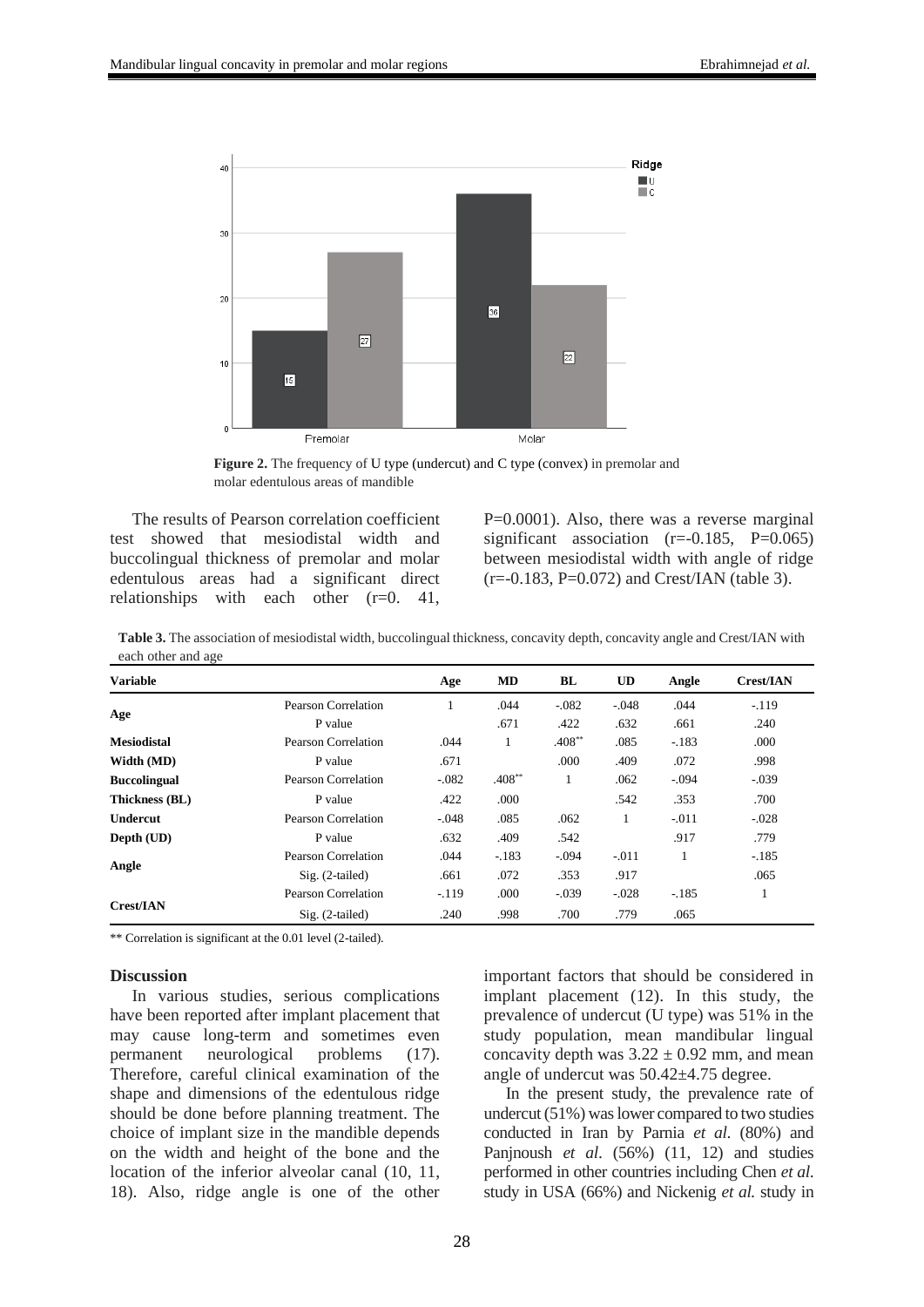Germany (68%) (4, 13). While, it was more than the prevalence rates of undercut type found in studies by Watanabe *et al*. in Japan (36-39%) and Braut *et al.* in Switzerland (38.93%) (18, 19).

In the present study, the mean mandibular lingual concavity depth  $(3.22 \pm 0.92 \text{ mm})$  was more than the same values in Panjnoush *et al*. study (1.3 ± 1.54 mm) (10), Parnia *et al.* research (2.6±0.85 mm) (9), and Chan *et al*. study (2.4± 1.1mm) (17). While, the mean angle of undercut in present study  $(50.42\pm4.75)$  was less than that in the study by Chan *et al*. (59.3± 7.3) (4).

Most studies, such as the present study, have shown high prevalence of undercuts. But, differences in the measured indexes can be explained by differences in race, methods of measurement, the presence or absence of teeth, and types of imaging modalities (CT, CBCT).

CT and CBCT help the surgeon to obtain more information by creating three-dimensional images (20). Some of researchers such as Quirynen *et al.* (3), Tepper *et al.* (21), and Parnia *et al.* (11) have evaluated ridge concavity by CT. However, the dose of CT radiation, and it costs for the patients are relatively high. CBCT is a recent imaging technique, with image acquisition time ranging from 10 to 40 seconds. In addition, the resolution of CBCT is theoretically higher than the resolution of CT and the radiation dose is clearly lower than that of multislice CT (22). Therefore, it seems that the ability of providing cross-sectional views with accuracy and high resolution, makes CBCT images a good tool for assessing the crosssectional morphology of the posterior mandible, especially for detecting lingual concavity.

In our study, the relationship between gender and concavity depth was not significant. In

## **References**

- 1. Chan HL, Brooks SL, Fu JH, Yeh CY, Rudek I, Wang HL. Cross-sectional analysis of the mandibular lingual concavity using cone beam computed tomography. Clin Oral Implants Res. 2011; 22(2):201-6. doi: 10.1111/j.1600- 0501.2010. 02018.x.
- 2. Misch K, Wang HL. Implant surgery complications: etiology and treatment. Implant Dent. 2008; 17(2):159-68. doi: 10.1097/ID.0b013e3181752f61.
- 3. Quirynen M, Mraiwa N, van Steenberghe D, Jacobs R. Morphology and dimensions of the mandibular jaw bone in the interforaminal region in patients requiring implants in the

Parnia *et al.*, Panjnoush *et al.*, Quirynen *et a.l,*  and Rajput *et al.* studies (3,11,12,23), there has been no relationship between gender and variables of the depth and angle of lingual concavity in the mandible. However, in the present study, mesiodistal width and buccolingual thickness were significantly greater in men than women and in molar areas than in premolar areas. Also, the angle of undercut was greater in women than men and this difference was marginally significant.

The findings of the present study showed that the relationship between age and the measured indexes was not significant. These results are similar with the results of Parnia *et al*. study (9). But, Panjnoush *et al*. have reported that mandibular lingual concavity depth and angle decrease with aging process (10).

In our study, the prevalence of undercut (type U) was significantly higher in the molar than premolar areas.

In order to examine the ridge in detail, the buccal and lingual anatomy of the ridge must be carefully evaluated. One of the limitations of this research was that only 6 cases of buccal concavity were observed, but due to the postoperative defects such as trauma and cyst, these cases were not included in the study. Therefore, it is suggested that further studies be performed with a larger sample size.

## **Conclusion**

This study showed that the prevalence of undercuts is relatively high. The anatomic location and the degree of the lingual concavity presented in this research add more information in implant treatment planning in the mandibular premolar and molar edentulous region.

> distal areas. Clin Oral Implants Res. 2003; 14(3):280-5. doi: 10.1034/j.1600- 0501.2003.140305.x.

- 4. Chen LC, Lundgren T, Hallström H, Cherel F. Comparison of different methods of assessing alveolar ridge dimensions prior to dental implant placement. J Periodontol. 2008; 79(3):401-5. doi: 10.1902/jop.2008.070021.
- 5. Imanimoghaddam M, Hoseini-Zarch SH, Rahpeyma A, Khaki N, Moeini SH. CBCT Findings in different types of temporomandibular joint ankylosis. Journal of Kerman University of Medical Sciences, 2020; 27 (6):553-568. doi: 10.22062/jkmu.2020.91530.